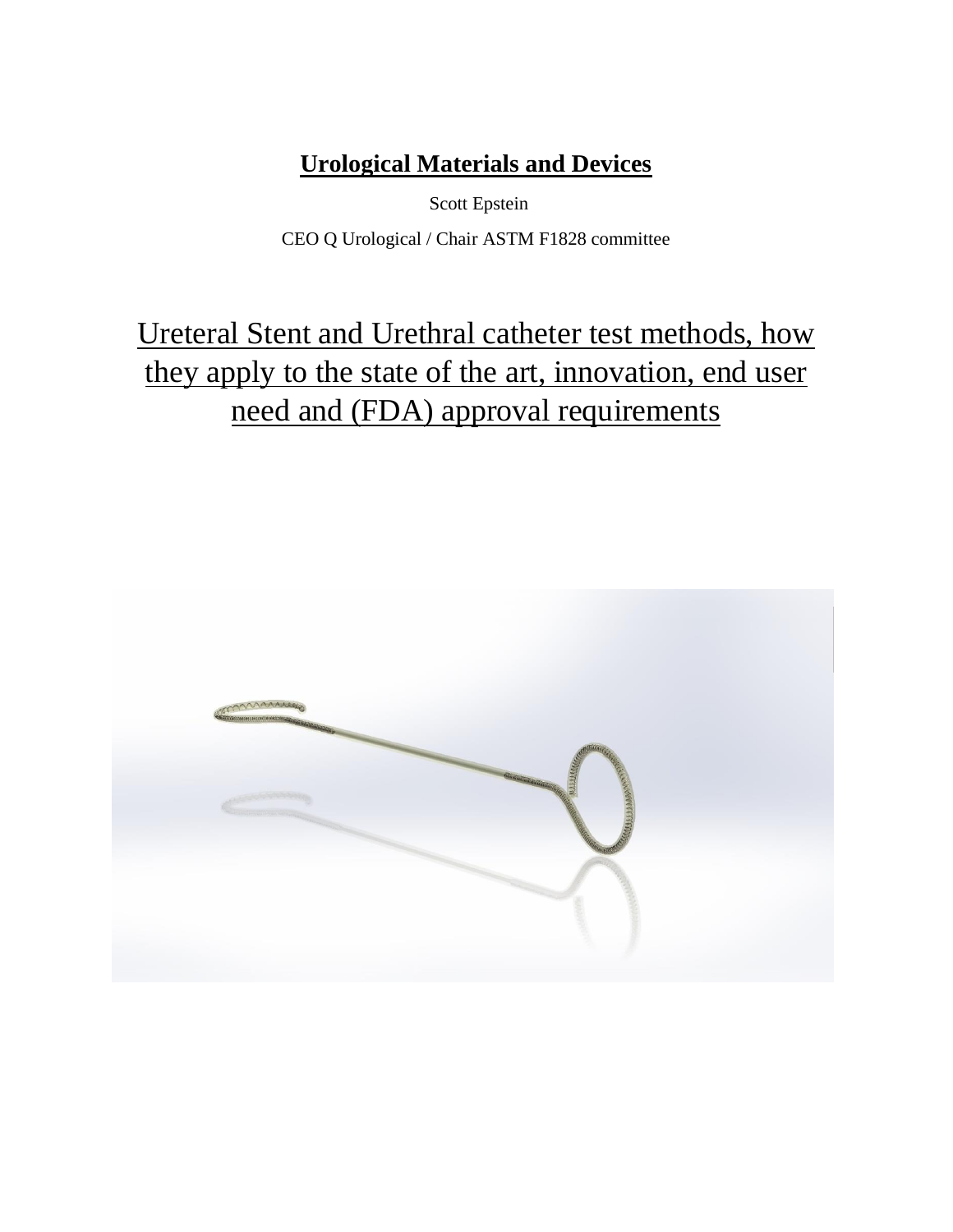**When asked**, "*What kind of test media would you say urinary devices are tested in"* you would think everyone would respond: **Urine**. However according to ASTM 1828-97 (Standard Specification for Ureteral Stents), test media requirements indicate distilled water **or** artificial urine which corresponds to the FDA device approval guidance document. Think about that, not even saline was suggested; so, market leaders essentially tested their devices in the most benign media: distilled water. That understood, it would seem no one cared to take notice that while establishing equivalence to predicate devices for FDA "approval" embracing the nearly 30-yearold test method, the predominant complication of pain, discomfort and encrustation wasn't being addressed. Essentially "they" continued to make and sell the same thing. And without evidence to the contrary, the same stent without testing in urine was Grandfathered into acceptance for long term use (1 year) while short term implants (< 30 days) typically exhibited complications of about 40%. And while bio-compatibility testing is conducted, these tests make no attempt to characterize stent and catheter materials or address biofilms, the platform for infections and encrustation, which certainly is one cause of urinary catheter and stent complications.

ASTM Ureteral Stent test method F1828 and FDA guidance documents focus on flow, anchorage, radiopacity and tensile strength; all certainly important. However, there is **no acceptance criteria** for any result, only an effort to establish equivalence to approved devices where the basis of acceptance has been based on recommendations once proposed as a starting point in 1989. For example, when considering flow, the ureteral stent test method references urethral catheter flow test methods, which isn't representative. That is to say, the model doesn't differentiate between annular flow and luminal flow; an important differentiation when looking at ureteral stent flow. That understood, the ureteral stent lumen is not necessarily the path of least resistance although it might be constrained circumferentially, testing according to ASTMF1828 indicates some stents exhibit an unnecessary luminal flow rates of 35 L / 24 hours.

Similarly, there is vague understanding regarding anchorage profile design as it relates to flow, migration and comfort when testing according to ASTM F1828. For example, a conventional thermoplastic pigtail anchorage profile is essentially unwinding and winding with changes in axial load not always fully in the kidney. And perhaps more important, testing that profile doesn't consider the placement of the loop in a kidney model nor has there been a focus on the conditioning of samples which should be submerged in human urine at body temperature for an extended period of time. To that end, addressing claims that conventional stents soften when implanted should be limited because in time the same mechanisms that contribute to softening of conventional thermoplastic ureteral stents also begin the oxidation of the stent polymer which eventually results in a cleaved polymer architecture exhibiting rigid characteristics providing a platform for encrustation and patient discomfort. However no matter how soft a thermoplastic stent is claimed to be it still isn't as flexible as the ureter, no matter how much it softens, key characteristics not at all taken into consideration within the scope of approval.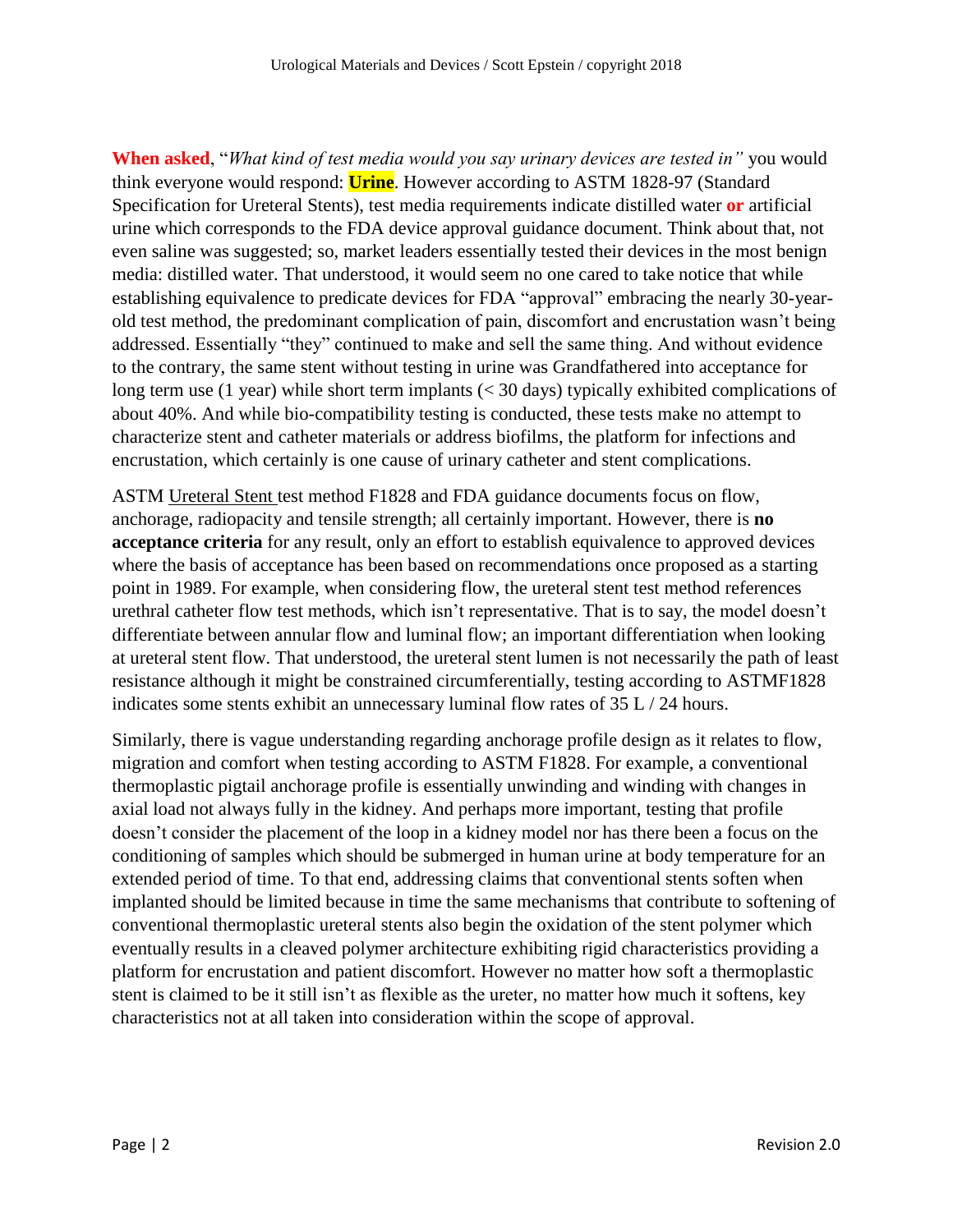## **Not adequately represented by testing**

Migration / anchorage Dynamic vs static, the effect on peristalsis, lubricity and flexibility

### **Flow**

Annular / luminal, regarding fixturing of anchorage profile

### **Lubricity**

Hydrophilic coatings performance, inner and outside surfaces

#### End user need

Comfort, quality of life

Reduced health care cost

Embrittlement / fracture

Encrustation / Bio-film

Occlusion / annular / luminal flow

#### Test media

Hydrophilic coatings

Bladder anchorage

Guidewire, lumen OD

Push-ability delivery

# **Ureteral stent test method input process 1989** Dr Mardis paper outlining requirements

**1990** Dr Mardis proposal to AUA

**1990** Goldberg / Mardis ASTM proposal

**1991** Goldberg Surgitek to COOK

**1993 Mardis / Journal Endourology**

**05/1993** roster (industry and FDA)

**07/1996** Bard to Goldberg

**2009** Atala / Denstedt / Biomaterials and tissue engineering in urology CRC Press

**04/2010** Epstein / Meilkerson / FDA

**06/2010** Epstein / ASTM

### **2017 issuance ASTM1828-17**

Table 1.0

Brief history of stent approval process and corresponding evolution of test method

28-year time line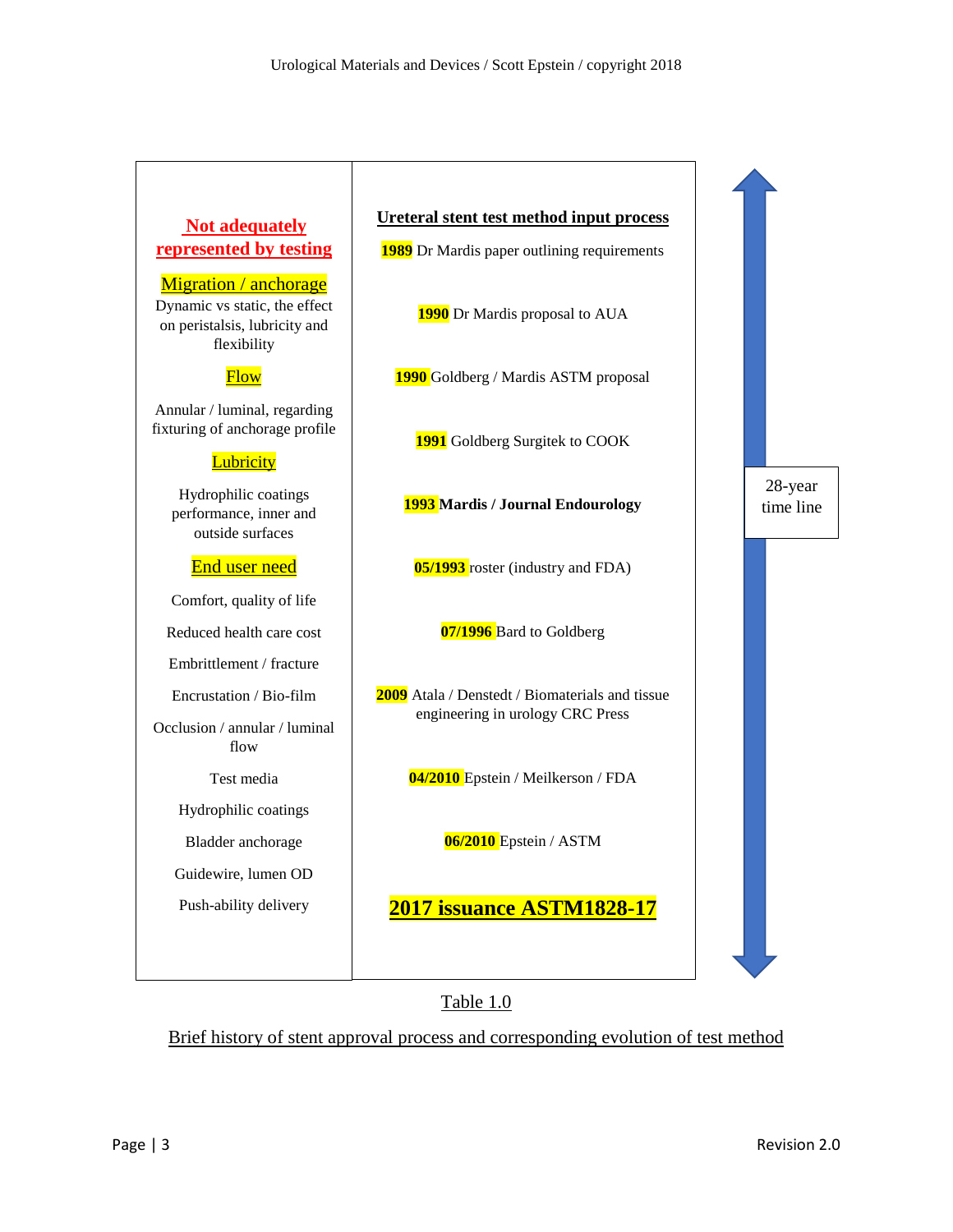So, what's new, what will it take to increase patient comfort, what are the band aides, what hasn't worked, what is leveraged technology and what are the new standards that will embrace real changes leading towards test methods and standards that address the real need?

**First:** include updated ASTM Ureteral Stent Test Method **F1828-17** mandatory information. For example, requirements for characterization of human urine and statements that di-water or saline as a test media does not contain the chemical composition associated with the degradation of stent materials that is contained in human urine. Additionally, artificial urines are not consistent in pH and other characteristics and thus not an optimal test media unless a urinalysis accompanies report. **Accordingly, test media especially for long term implants should be human urine** and devise should be labeled accordingly.

**Second:** acknowledge emphasis on quality of life and the corresponding decrease in healthcare costs using a better stent. This objective would have an immediate impact, decreasing expensive ER visits, follow up secondary expense and impact due to remove and replacing stents. And while the primary objective of the ureteral stent market is addressing pain and discomfort, addressing encrustation will establish a platform suggesting decreased UTI's are linked to decreased bio-film. Leveraging this performance for urethral catheters based on same / similar technology will bring into focus that new materials, not reworked legacy technologies and coating are what is really necessary.

**Third**: Focus on **better testing of stents and catheters comprised of better materials** that will exhibit better results. The corresponding cost savings, especially in long term and chronic care applications, will be realized immediately making current technologies obsolete. For example, coating, whether lubricous or bio-chemical exhibit varying results only maintaining the status quos use of current materials and process. Accordingly, it is time to agree that materials used to date just are not adequate.

**Fourth**: Look back at all ureteral stents and urethral catheters on the market and label based on their exhibited complication rates. Otherwise enforce a standard providing acceptance criteria associated with the FDA guidance document regarding device performance, patient quality of life and decreased healthcare cost.

| <b>Complication Rate</b>                                      |                                                           |
|---------------------------------------------------------------|-----------------------------------------------------------|
| Clinical Expense / ER Treatment / Replacement Cost / Morbidly |                                                           |
| <b>Urethral catheter</b>                                      | <b>Ureteral stent</b>                                     |
| <b>Reduce complication rates</b>                              | <b>Reduce complication rates</b>                          |
| As tested and approved using water as a test                  | As tested and approved using water as a test              |
| media label for no more than 7 days use                       | media label for no more than 7 days use                   |
| Tested in human urine, maintain current                       | Tested in human urine, maintain current                   |
| labeling                                                      | labeling                                                  |
|                                                               | Focus on $(>40\%)$ complication rate $(< 30 \text{ day})$ |
|                                                               | use and label with warning accordingly                    |

### As patient quality of life increases health care cost decreases